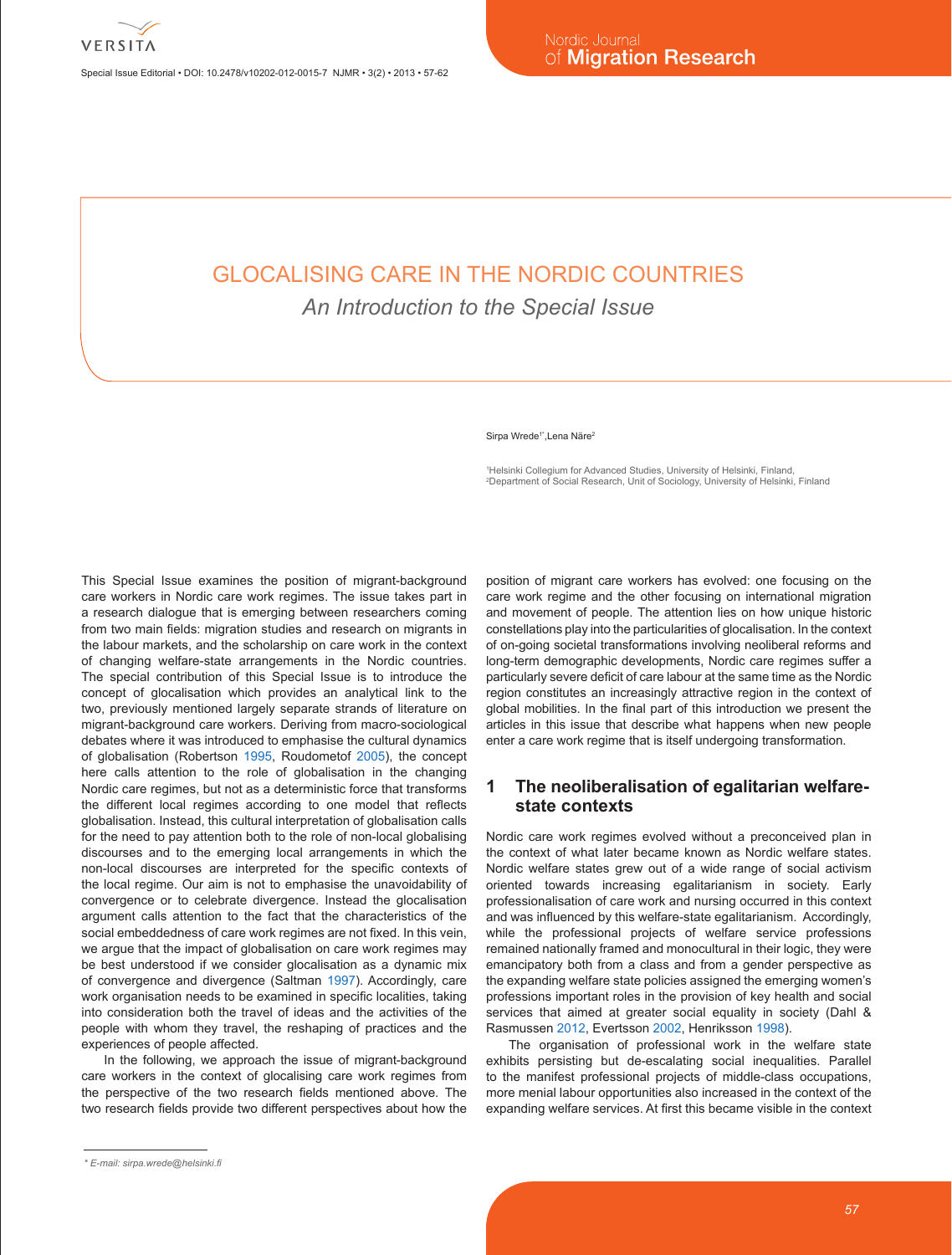of health care where the rise of increasingly professionalised nursing created a need to complement the health division of labour with nursing aides and other types of unlicensed assistive personnel. The later rise and expansion of social care services, including day care for children, elder care and care for the handicapped, further created a steady labour market for care workers. This development of social care as knowledge-based work in the context of a welfare state is related to, if not entirely explained by, the comparatively early entry of women to the labour market occurring in the Nordic context. United by social democratic ideologies that emphasised individual social rights, all of the Nordic countries launched an array of social policies that favoured the formalisation of care and gave rise to complex care work regimes that needed and still need a steady and sizable labour supply (Kamp & Hvid [2012;](#page-4-3) Szebehely [2003,](#page-5-3) Wrede et al. [2008\)](#page-5-4).

From the late 1970s onwards, at slightly different times, political debates in the Nordic countries started to critique welfare state policies that contributed to the on-going expansion of the public sector in general and to the strong position of professional power in the organisation of welfare services in particular. The primarily market-oriented discourses that problematised the predominant state-centred system of welfare-service organisation emerged against a backdrop of a global turn to neoliberal politics and associated welfare-state reforms (Henriksson & Wrede [2008](#page-4-4), Vabø [2005\)](#page-5-5). Such reform agendas depicted the Nordic welfare states as wasteful in their inflexibility and inefficiency resulting from the way the welfare services had emerged as a constellation of professional turfs that were rigidly defended by professional groups that guarded their own interests rather than those of their clients (Henriksson et al. [2006\)](#page-4-5). These critiques seldom targeted lower-skill care services but came to include them by default (Wrede et al. [2008\)](#page-5-4). This Special Issue focuses on the type of care work regimes that largely build on what is considered lower-skill work. There are distinct features that distinguish them from those involving a large proportion of higherskill professional groups and in particular doctors. Importantly, as a large proportion of them belong to so-called lower-skill occupations (Esping-Andersen [1996](#page-4-6)), care workers when they are publicly employed typically work as regular employees with limited or little professional control over their work, making them more accessible to managerial steering than stronger professional groups (Henriksson et al. [2006](#page-4-5)).

The neoliberal reforms are not the only forces shaping the situation of the care-work workforce in the context of the Nordic welfare states. Care work regimes are subject to diverse policies involving social welfare programmes, gender equality agendas and working life settlements. Historically, approaches to gender equality in the labour market, economic constellations and the pace of demographic changes in the countries have varied over time and between the Nordic countries. For instance, Sweden, Norway and Denmark all launched social policies to support women's part-time work, which influenced the dynamic of the care work labour market by creating a demand for a larger and more flexible workforce than was the case in Finland where full-time care work was the primary model (Henriksson & Wrede [2008](#page-4-4)). On the one hand, women's part-time work supported the demand for care services. On the other hand, part-time housewives were a labour pool for the same services. However, in the context of expanding services, this labour pool soon grew inadequate, and, with the changing patterns of women's employment the care regimes of the three countries grew increasingly reliant on migrant-background labour, be it recruited directly or from the migrant-background population already in the country. Sweden was the first country where the turn to migrant

recruitment occurred, soon after World War II. In the 1970s and the 1980s migrant women were already a sizable group in the care work labour market (Knocke [1986](#page-4-7)). Denmark and Norway followed this road from the 1980s onwards. Finland differed from the other three countries, being a sending country in a context where most of the nurse migration in particular occurred within the Nordic region (Bourgeault & Wrede [2008](#page-4-8)). The Finnish care work regimes only started to experience labour shortages in the past ten to fifteen years, and the turn to migrant recruitment is thus recent.

Apart from a few studies, the increasing number of migrantbackground care workers received little attention from researchers until recently. Concerns related to ethnic relations in care services focused on the capacity of care workers to cater for the needs of migrant-background care receivers. The focus was on how cultural differences (of the care receiver) were taken into account by a care system based on the dominant culture. Research on the changes in the care work regime focused instead on the impact of neoliberal reforms that have sought to make care services more efficient, flexible and productive. In addition to the efforts of creating new markets around care services the Nordic welfare states have introduced a market-oriented New Public Management (NPM) agenda to care work organisation that emphasises economic efficiency through outsourcing and privatisation as well as through reforms focusing on the performance of the public sector in terms of economic efficiency and quality (Vabø [2005\)](#page-5-5). Nordic care work scholars have been united in their concern for the impact of the reforms on the egalitarian care work culture and the quality of care as a social right (Dahl & Eriksen [2005](#page-4-9), Henriksson & Wrede [2012,](#page-4-10) Kamp & Hvid [2012,](#page-4-3) Szebehely [2003](#page-5-3), Wrede et al. [2008\)](#page-5-4), even though estimations of the seriousness of the perceived deterioration of the position of care work in the context of welfare services vary. Research comparing for instance elder care in the Nordic countries does demonstrate that there are important differences between countries when it comes to both economic investments and institutional arrangements (Rauch [2007,](#page-5-6) Wrede et al. [2008\)](#page-5-4). As the care work regimes in all the Nordic countries are being increasingly characterised by the drives for efficiency, productivity and flexibility, workforce policies are geared towards finding a flexible workforce (Isaksen [2010,](#page-4-11) Wrede [2010](#page-5-7)). The articles in this Special Issue shed light on the resulting situation where care work regimes increasingly rely on migrant care workers, both those recruited directly and, in much greater numbers, those recruited from migrant-background populations residing in the region. Rather than attempting a full-fledged analysis of the neoliberalisation processes that have been only superficially outlined above, the focus is on shedding light on glocalisation processes, that is, on how global discourses become enacted in local contexts.

### **2 Care as a global commodity**

The other strand of research, which this Special Issue draws on, is the burgeoning literature on globalisation of care, which is often understood as a by-product of the feminisation of migration, i.e. that more and more women are migrating. However, women have been migrating for labour, family and marriage practically in equal numbers to men for the past fifty years. In 1960, female migrants accounted for nearly 47 per cent of the migrants (Zlotnik [2005](#page-5-8)). What has changed since the 1980s is that there has been an increased interest in the study of migration from a gender perspective. An important body of research within this framework has focused on the study of female migrants working as domestic workers and caregivers in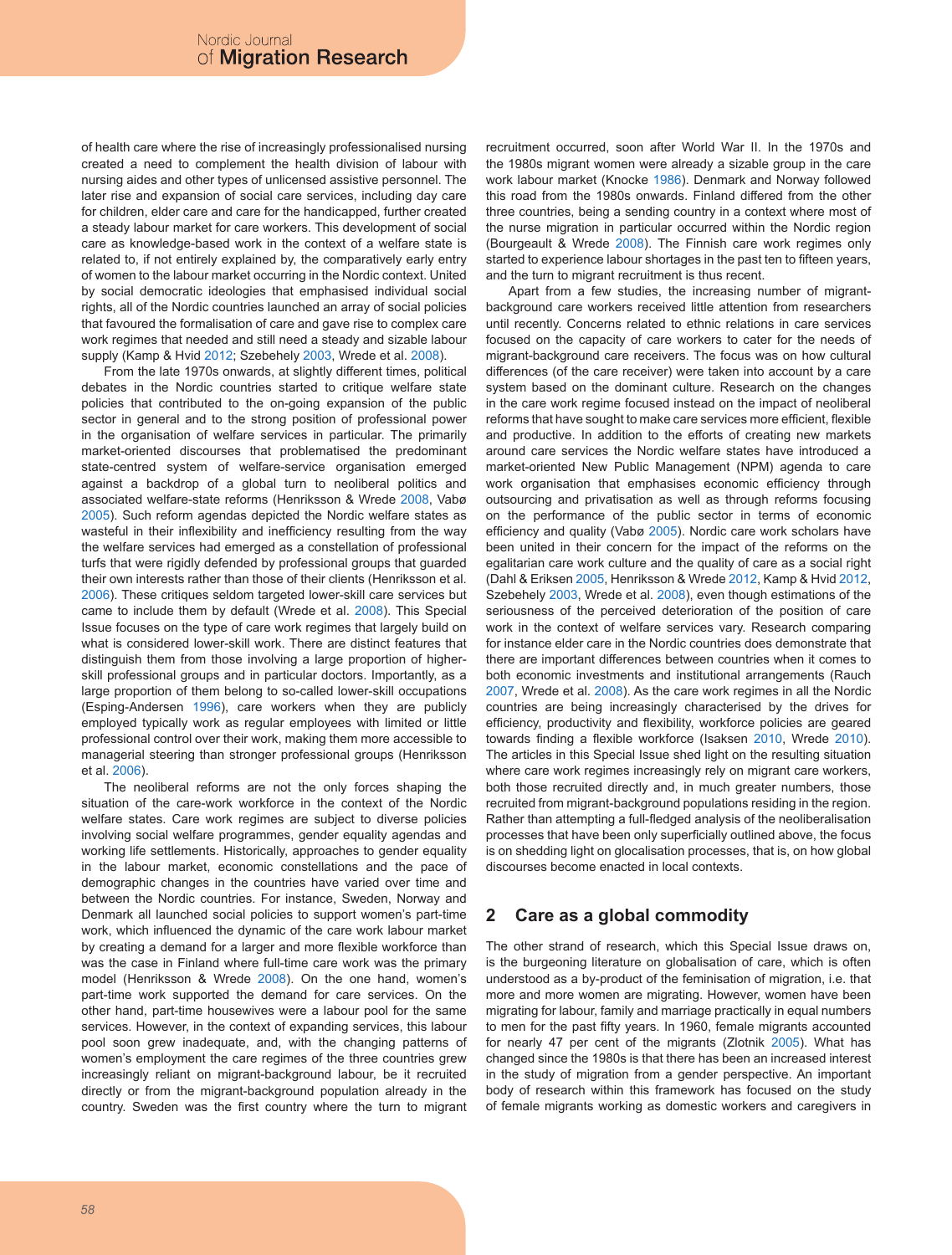private household (Andall [2000](#page-4-12); Anderson [2000;](#page-4-13) Constable [1997](#page-4-14); Hondagneu-Sotelo [2001](#page-4-15); Lutz [2008](#page-4-16); Lutz [2011](#page-4-17); Näre [2012;](#page-5-9) Parreñas [2001\)](#page-5-10).

Empirically, the bulk of existing research has focused on the hierarchical relationships between women as workers and as employers – although research has importantly revealed that migrant men are also involved in domestic and care work (Kilkey [2010](#page-4-18); Näre [2010;](#page-4-19) Sarti & Scrinzi [2010\)](#page-5-11) – but this research has also conceptualised how care has become a commodity sold globally. According to this strand of research, a globalising capitalist economy encompasses not only production but also reproduction (Sassen [1998](#page-5-12); [2003](#page-5-13)), but due to the nature of care labour which cannot be relocated to parts of the world with lower labour costs, the availability of cheap labour needs to be 'brought' to the particular place where care is given (Yeates [2004\)](#page-5-14). The process how care becomes globalised has been conceptualised in many ways, as 'global commodification of reproductive labour' (Anderson [2000\)](#page-4-13); 'globalising mothering' (Parreñas [2001](#page-5-10)); 'transnational motherhood' (Hondagneu-Sotelo and Avila [1997](#page-4-20); Lutz [2002](#page-4-21)), 'new international division of reproductive labour' (Yeates [2009\)](#page-5-15) and 'global care chains' (Hochschild [2000](#page-4-22)). Many of these notions reveal that originally the literature focused mainly on child care. The concept that has found the most resonance within the research community is 'global care chain' coined by Arlie Hochshild [\(2000\)](#page-4-22). Hochschild's concept is valuable in being easily adapted to different forms of care, although in her original definition the emphasis is on child care provided by a migrating nanny from a 'sending' country such as the Philippines in a 'receiving' country such as the US, who then needs to organise her own childcare responsibilities in the country of origin through a combination of paid and unpaid care work. The notion of the global care chain then neatly grasps the interconnectedness of care work in a globalised world.

As discussed above, neoliberal restructurings including NPM reforms have shaped the care work regimes in the Nordic countries and in the global north. Neoliberalism has also changed the preconditions of care giving and education in the sending countries, resulting in what Sassen [\(2003\)](#page-5-13) terms 'survival circuits' from the global south. As Misra *et al*. ([2006:](#page-4-23) 318) have argued (although keeping in mind that migrant care workers are also men as stated above):

*As states have withdrawn from social care provision, women's care work requirements have intensified. Poorer women migrate to provide support for their families, while wealthier families solve their care needs through hiring immigrant care workers. Rather than states taking responsibility for aiding families, neoliberal strategies have led to an international division of care work that places the burden for care on the least powerful (immigrant women workers).*

### **3 Glocal care chains in the Nordic countries**

Since the introduction of the concept of care chains, the notion has been revisited and expanded to apply to skilled forms of care work and professional workers, especially in nursing (see e.g. Yeates [2009\)](#page-5-15). Yeates' ([2009\)](#page-5-15) work has been important in making connections between the literature on informal forms of care and domestic work in private households and research on nurse and health care worker mobility (Bach [2003](#page-4-24); Connell [2008;](#page-4-25) Kingma [2006](#page-4-26)). Moreover, when the notion of 'global care chains' is applied to the European context, the distinction between sending and receiving countries does not always apply. For instance, Finland is simultaneously a sending

country for nurses as well as an active recruiter of migrant nurses. Ukrainian domestic workers find work in Poland, which is a source country for domestic workers in Italy and in Germany (Kindler [2011](#page-4-27); Näre [2011\)](#page-4-28).

Hence, as Williams ([2012](#page-5-16): 364) points out, global care chains in Europe are also *regional* as well as global, in the sense that many migrant workers from the enlarged European Union work in other EU countries. This is especially the case for migrants from the Eastern European countries, but nowadays these regional migratory movements increasingly comprise migrants from the Southern European countries that have been hit hard by the economic crisis. For instance, in November 2012, a group of Spanish nurses were recruited to work in Finland and this recruitment is estimated to continue in 2013.

There has been an increasing interest to investigate the emerging phenomenon of migrant workers being a response to the labour demands of ageing European societies. Research has started to focus on the recruitment of migrants to provide elder care, in formal, institutional settings and increasingly private care markets, which is typically the case for liberal countries such as the UK and Ireland and in the informal context of the household typical in Southern Europe and in continental countries such as Germany (see e.g. Cangiano *et al.* [2009;](#page-4-29) Doyle & Timonen [2009;](#page-4-30) Lutz & Palenga-Möllenbeck [2010](#page-4-31); Näre [2013a;](#page-5-17) Shutes & Chiatti [2012;](#page-5-18) Walsh & O'Shea [2009\)](#page-5-19).

Migration policies and the migration regimes intersect with gender and welfare regimes in the wider context of economic neoliberalism to create the conditions for the glocalisation of care work. What we mean by glocalising care is the interface between simultaneously wide-spreading phenomenon connected to globalising socioeconomic processes, and a diverging phenomenon which takes on particular forms and develops according to the local political and economic development, welfare and migration regimes and cultural norms governing good care and domesticity. As recent research has shown (see e.g. Brennan et al. [2012](#page-4-32); Isaksen [2010\)](#page-4-11) and the articles in this issue demonstrate glocalisation of care touches not only the countries with familistic or liberal welfare states, but also the Nordic countries with an egalitarian welfare state tradition.

This Special Issue includes four articles. The first article by Anna Gavanas ([2013\)](#page-4-33) examines the current neoliberal processes in Sweden and Stockholm: the privatisation, marketisation and individualisation of elder care. Gavanas explores the different care puzzles that older age people need to negotiate in the care markets and how the service and care providers compete for clients in these markets. Gavanas argues that many older customers prefer migrant workers as they are perceived to be more flexible, inexpensive and have certain 'ethnic characteristics' marketed by some private companies that seek to create 'ethnic profiles' to respond to the customers' preferences.

The existing international literature on the employment of migrant workers and globalising care in Nordic countries has usually overlooked the case of Finland (see however Laurén & Wrede [2008](#page-4-34); Nieminen & Henriksson [2008](#page-4-35)). By publishing two articles on the Finnish case, this Special Issue offers an important corrective in this regard. Lena Näre's [\(2013b](#page-5-20)) article demonstrates the neoliberal processes and global commodification of care by conceptualisation of the emerging migrant division of care labour in Finland. Näre demonstrates with statistical data that foreign-born workers are overrepresented especially in elder care work and in the city of Helsinki in particular. The article also analyses employers' politics of recognition, that is, how Finnish private and public sector employers recognise migrants as potential workers. It argues that employers recognise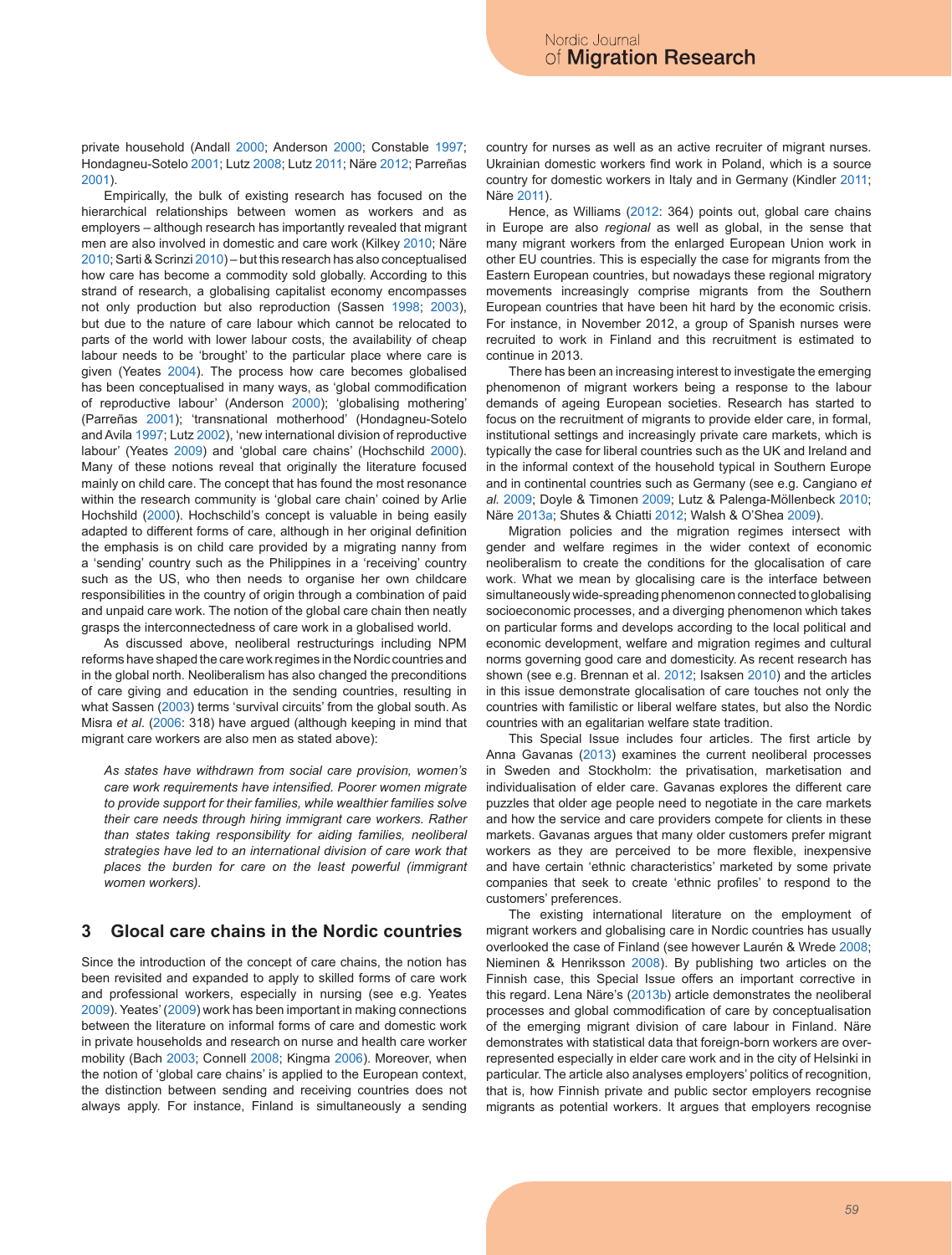foreign-born workers as different from the norm of Finnishness and characterise migrants as simultaneously ideal workers and as suspects.

The third article in this issue focuses on Norway. Rannveig Dahle and Marie Louise Seeberg [\(2013](#page-4-36)) analyse how the implementation of neoliberal New Public Management doctrines has created ethnic hierarchies in the Norwegian health care sector, in hospitals and nursing homes. Similar to Näre's findings, also in Norway, *Norwegianness* understood as an ethnic category as well as a language competence, is the norm in health care organisations. Hence, non-ethnic Norwegian workers hit the 'concrete ceiling of race', even though they have good language skills. In addition, Dahle and Seeberg argue that in the structural pyramid of the health care sector in which nursing homes are at the bottom and somatic hospitals at the top, it is the bottom of the sector which due to increasing labour shortage is becoming more ethnically diverse than the top due to increasing labour shortage.

The fourth article by Antero Olakivi ([2013\)](#page-5-21) focuses on workers with migration background in Helsinki. By adopting a discourseanalytical approach, Olakivi examines how migrant workers in a public elder care institution make sense of their work-related identities and structural conditions, such as discrimination. The article argues that the identity-position of the 'migrant care worker' is understood as automatically problematic, but that the interviewees negotiated alternative, more particular identities related to their migration histories. The articulation of particularised identities however, unintentionally, leads to an understanding of discrimination as a private rather than an institutional matter.

As a whole, this Special Issue offers an outlook on the on-going restructurings and glocalising processes in care and health care sectors in the Nordic countries both in the informal setting of the household and in the formal, institutional settings of the private and the public sector. It is no coincidence that all the articles address the elder care sector in particular, although Dahle and Seeberg discuss the health care sector, and Näre also provides statistical information on the health care sector. Glocal care chains concern especially elder care work due to its lower status in the 'structural pyramid' of health care (Dahle & Seeberg [2013\)](#page-4-36) and generally lower pays and poor working conditions, which has made this sector less attractive to 'native' workers. Although, this issue is not comprehensive as we were unable, despite our efforts, to include an article on Denmark (for a recent comparative article on Denmark and Sweden see Rostgaard and Szebehely [2012](#page-5-22)), we hope it will serve the purpose of providing an overview on the contemporary processes of glocalising care in contemporary Nordic countries.

The articles demonstrate well the glocalising dynamics of neoliberal restructurings of public welfare services in the Nordic countries. The implemented New Public Management doctrines aim at economic efficiency instead of public good and equality. The introduction of a market-logic to care provision has been ensued by complex mixes of public and private providers as well as increasing efficiency and flexibility demands. The transformed dynamics create a demand for flexible workers who are driven by economic necessity rather than professional ethos and career-building. In particular, elder care is a sector with increasing demand for flexible and necessitydriven workers due to its lower professional status, lower wages and poor working conditions.

At the same time, the neoliberal structural adjustment projects have increased economic and social insecurity by eroding the public sector in the global south resulting in increasing health and educational costs and decreasing wage levels in middle-class jobs, which has fuelled labour migration. The demand for a flexible and inexpensive work force in the care sector in the global north and the demand for economic and welfare security in the global south are the driving forces behind the current forms of global commodification of care. The articles in this issue argue that neoliberal restructurings of the welfare services and the glocalisation of care with the increasing reliance on migrant workers in Nordic countries have resulted in migrant divisions of care labour in which workers with immigration histories are over-represented in the lower echelons of health care professions, especially in elder care. Hierarchies based on ethnicity and migrancy are emerging in all three countries in health and social care sectors also because health and social care organisations are still founded on a monocultural professional logic which does not correspond to the demands of increasingly diverse personnel. Moreover, in the private care markets, commodification of care can result in 'ethnicity' becoming a new kind of marketing tool.

However, the articles in this issue also demonstrate that there are local responses and adaptations to these global processes, which need to be accounted for. The 'local' in this issue refers to the local of the nation-state, differing migration regimes and histories, welfare and tax policies in the three Nordic countries, but also to the local-level of particular cities (Stockholm, Helsinki and Oslo) and the local of particular institutional settings, the somatic hospital or the elder care home. The notion of glocalisation also carries with it the possibility of alternative adaptations and resistance to global processes. These resistances can happen in the individual level, as Olakivi's article well points out; but especially in the Nordic countries where the public sector still has the main responsibility for the organisation of welfare and care services, these resistances could take place at the local level of the cities and municipalities. We hope that this issue will provide food for thought for the rethinking of more equitable and just local responses to the global commodification of care.

**Dr. Sirpa Wrede** is a Senior Lecturer and a Docent of Sociology at the University of Helsinki and a Helsinki Collegium Fellow at Helsinki Collegium for Advanced Studies. In addition to research on the impact of globalisation on professions and professional work as well as on ethnic relations in working life, her research areas include the welfare state and welfare-state restructuring. Furthermore, she has written on the use of qualitative methods in international comparative research. She is also the principal investigator and leader of the Academy of Finland project "The Shaping of Occupational Subjectivities of Migrant Care Workers: A Multi-Sited Analysis of Glocalising Elderly Care" (2011-2015).

**Dr. Lena Näre** is a Senior Research Fellow and Docent of Sociology at the University of Helsinki, Department of Social Research. She joined the Discipline of Sociology in 2011 after having been a postdoctoral research fellow at the Centre for Research on Ethnic Relations and Nationalism, Swedish School of Social Science, University of Helsinki and a Visiting Research Fellow at the Sussex Centre for Migration Research, University of Sussex. She holds a D.Phil in Migration Studies from the University of Sussex and a Ph.D. in Sociology from the University of Helsinki. Her research interests include global and intersectional inequalities in care work, moral economy, transnational practices, home and belonging, ageing, sociological theories of migration and ethnographic methods. She is currently working on a research project on migrant workers in elderly care in Finland. Her recent work has been published in *Ethnic and Racial Studies, Journal of Ethnic and Migration Studies* and *Sociology*.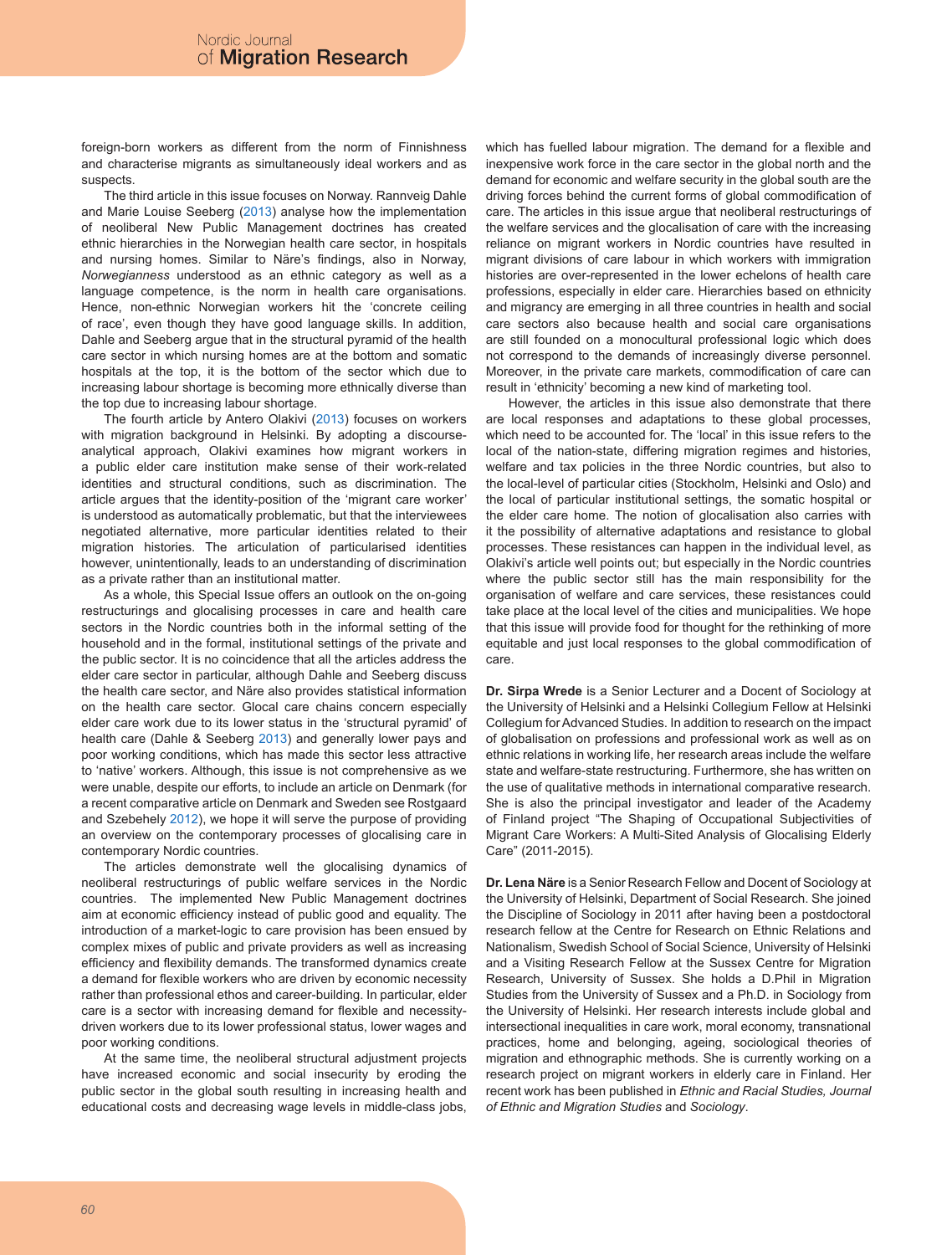## **References**

- <span id="page-4-12"></span>Andall, J 2000, *Gender, migration and domestic service. The politics of black women in Italy*, Ashgate, Aldershot.
- <span id="page-4-13"></span>Anderson, B 2000, *Doing the dirty work? The global politics of domestic labour*, Zed Books, London.
- <span id="page-4-24"></span>Bach, S 2003, *International migration of health workers: labour and social issues,* Sectoral Activities Programme Working Paper 209, International Labour Office, Geneva.
- <span id="page-4-8"></span>Bourgeault, I & Wrede, S 2008, 'Caring beyond borders: comparing the relationship between work and migration patterns in Canada and Finland.' Special Issue of The Canadian Journal of Public Health on "Finding Dignity in Health Care and Health Care Work" edited by C. Benoit & H. Hallgrimsdottir. 99 (Supplement 2), pp. 22-26.
- <span id="page-4-32"></span>Brennan, D, Cass, B, Himmelweit, S & Szebehely, M 2012, 'The marketization of care: rationales and consequences in Nordic and liberal care regimes', *Journal of European Social Policy*, vol. 22, no. 4, pp. 377–391, DOI:10.1177/0958928712449772.
- <span id="page-4-29"></span>Cangiano, A, Shutes, I, Spencer, S & Leeson, G 2009, *Migrant care workers in ageing societies: research findings in the United Kingdom*. University of Oxford, COMPAS.
- <span id="page-4-25"></span>Connell, J (ed) 2008, *The international migration of health care workers*, Routledge, New York.
- <span id="page-4-14"></span>Constable, N 1997, *Maid to order in Hong Kong. Stories of Filipina workers*, Cornell University Press, Ithaca.
- <span id="page-4-9"></span>Dahl, HM & Eriksen, TR 2005, *Dilemmas of care in the Nordic welfare state: continuity and change*, Ashgate, Aldershot.
- <span id="page-4-0"></span>Dahl, HM & Rasmussen, B 2012, 'Paradoxes of elderly care: the Nordic model', in *Elderly care in transition - management, meaning and identity at work. A Scandinavian perspective*, eds. A Kamp & H Hviid, Copenhagen Business School Press, Copenhagen.
- <span id="page-4-36"></span>Dahle, R & Seeberg, ML 2013, '"Does she speak Norwegian?" Ethnic dimensions of hierarchy in Norwegian healthcare workplaces', *Nordic Journal of Migration Research*, vol. 3, no. 2, DOI:10.2478/ v10202-012-0018-4.
- <span id="page-4-30"></span>Doyle, M & Timonen, V 2009, 'The different faces of care work: understanding the experiences of the multi-cultural care workforce', *Ageing and Society,* vol. 29, no. 3. pp. 337–350, DOI:10.1017/S0144686X08007708.
- <span id="page-4-33"></span>Gavanas, A 2013, 'Elderly care puzzles in Stockholm: strategies on formal and informal markets', *Nordic Journal of Migration Research*, vol. 3, no. 2, DOI:10.2478/v10202-012-0016-6.
- <span id="page-4-6"></span>Esping-Andersen, G 1996, *Social foundations of postindustrial economies*, Oxford University Press, Oxford.
- <span id="page-4-1"></span>Evertsson, L 2002, *Välfärdspolitik och kvinnoryken. Organisation, välfärdsstat och professionaliseringens villkor*, Umeå universitet, Umeå.
- <span id="page-4-2"></span>Henriksson, L 1998, *Naisten terveystyö ja ammatillistumisen politiikka*, Stakes, Helsinki.
- <span id="page-4-5"></span>Henriksson, L, Wrede, S & Burau, V 2006, 'Understanding professional projects in welfare service work: revival of old professionalism?', *Gender, Work and Organisation*, vol. 14, no. 2, pp.174–192.
- <span id="page-4-4"></span>Henriksson, L & Wrede, S 2008, 'Care work in the context of a transforming welfare state', in *Care work in crisis. Reclaiming the Nordic ethos of care*, eds. S Wrede, L Henriksson, H Host, S Johansson & B Dybbroe, Studentlitteratur, Malmö, pp. 121– 130.
- <span id="page-4-10"></span>Henriksson, L & Wrede, S 2012, 'The making of medico-managerial care work culture in public home care for the elderly', in

*Perspectives on care at home for older people*, eds. C Ceci, K Björnsdóttir & ME Purkis, Routledge, New York, pp. 171–185.

- <span id="page-4-22"></span>Hochschild, A 2000, 'Global care chains and Emotional Surplus Value', in *On the edge: living with global capitalism*, eds. W. Hutton & A. Giddens, Jonathan Cape, London, pp. 130–146.
- <span id="page-4-15"></span>Hondagneu-Sotelo, P 2001, *Domestica: immigrant workers cleaning and caring in the shadows of affluence,* University of California Press, Berkeley.
- <span id="page-4-20"></span>Hondagneu-Sotelo, P & Avila, E 1997, '"I'm here, but I'm there" The meanings of Latina transnational motherhood', *Gender & Society*, vol. 11, no. 5, pp. 548–571, DOI:10.1177/089124397011005003.
- <span id="page-4-11"></span>Isaksen, LW (ed) 2010, *Global care work. Gender and migration in Nordic societies*, Nordic Academic Press, Lund.
- <span id="page-4-3"></span>Kamp, A & Hvid, H (eds) 2012, *Elderly care in transition – management, meaning and identity at work. A Scandinavian perspective.* Copenhagen Business School Press, Copenhagen.
- <span id="page-4-27"></span>Kindler, M 2011, *A Risky Business?: Ukrainian Migrant Women in Warsaw's Domestic Work Sector.* IMISCOE Dissertation Series. Amsterdam University Press, Amsterdam.
- <span id="page-4-26"></span>Kingma, M 2006, *Nurses on the move: migration and the global health care economy*, ILR press, London.
- <span id="page-4-7"></span>Knocke, W, 1986, *Invandrade kvinnor i lönearhete och fack*, Arbetslivscentrum, Stockholm.
- <span id="page-4-34"></span>Laurén, J & Wrede, S 2008, 'Immigrants in care work: ethnic hierarchies and work distribution', *Finnish Journal of Ethnicity and Migration*, vol.3, no. 3, pp. 20–31.
- <span id="page-4-21"></span>Lutz, H 2002, 'At your service madam! The globalization of domestic service', *Feminist Review*, vol. 70, no. 1, pp. 89–104, DOI:10.1057/palgrave/fr/9400004.
- <span id="page-4-16"></span>Lutz, H (ed) 2008, *Migration and domestic work. A European perspective on a global theme*, Ashgate, Aldershot.
- <span id="page-4-17"></span>Lutz, H 2011, *The new maids. Transnational women and the care economy*, Zed Books, London.
- <span id="page-4-31"></span>Lutz, H & Palenga-Möllenbeck, E 2010, 'Care work migration in Germany: semi compliance and complicity', *Social Policy and Society*, vol. 9, no. 3, pp. 419–430, DOI:10.1017/ S1474746410000138.
- <span id="page-4-23"></span>Misra, J, Woodring, J & Merz, S 2006, 'The globalization of care work: neoliberal economic restructuring and migration policy', *Globalizations*, vol. 3, no. 3, pp. 317–332, DOI:10.1080/14747730600870035.
- <span id="page-4-18"></span>Kilkey, M 2010, 'Men and domestic work: a missing link in the global care chain', *Men and Masculinities*, vol. 13, no. 1, pp. 126–149, DOI:10.1177/1097184X10382884.
- <span id="page-4-35"></span>Nieminen, S & Henriksson, L 2008, 'Immigrant nurses in Finland: political negotiations on occupational membership', in *Care work in crisis*. *reclaiming the Nordic ethos of care*, eds. S Wrede, L Henriksson, H Host, S Johansson & B Dybbroe, Studentlitteratur, Lund, pp.199–218.
- <span id="page-4-19"></span>Näre, L 2010, 'Sri Lankan men working as cleaners and carers: negotiating masculinity in Naples', *Men and Masculinities*, vol. 13, no. 1, pp. 65–86, DOI:10.1177/1097184X10382881.
- <span id="page-4-28"></span>Näre, L 2011 'The informal economy of paid domestic work: Ukrainian and Polish migrants in Naples', in *Foggy social structures. Irregular migration, European labour markets and the welfare state*, eds. M Bommes & G Sciortino, Amsterdam University Press, Amsterdam, pp. 65–87.